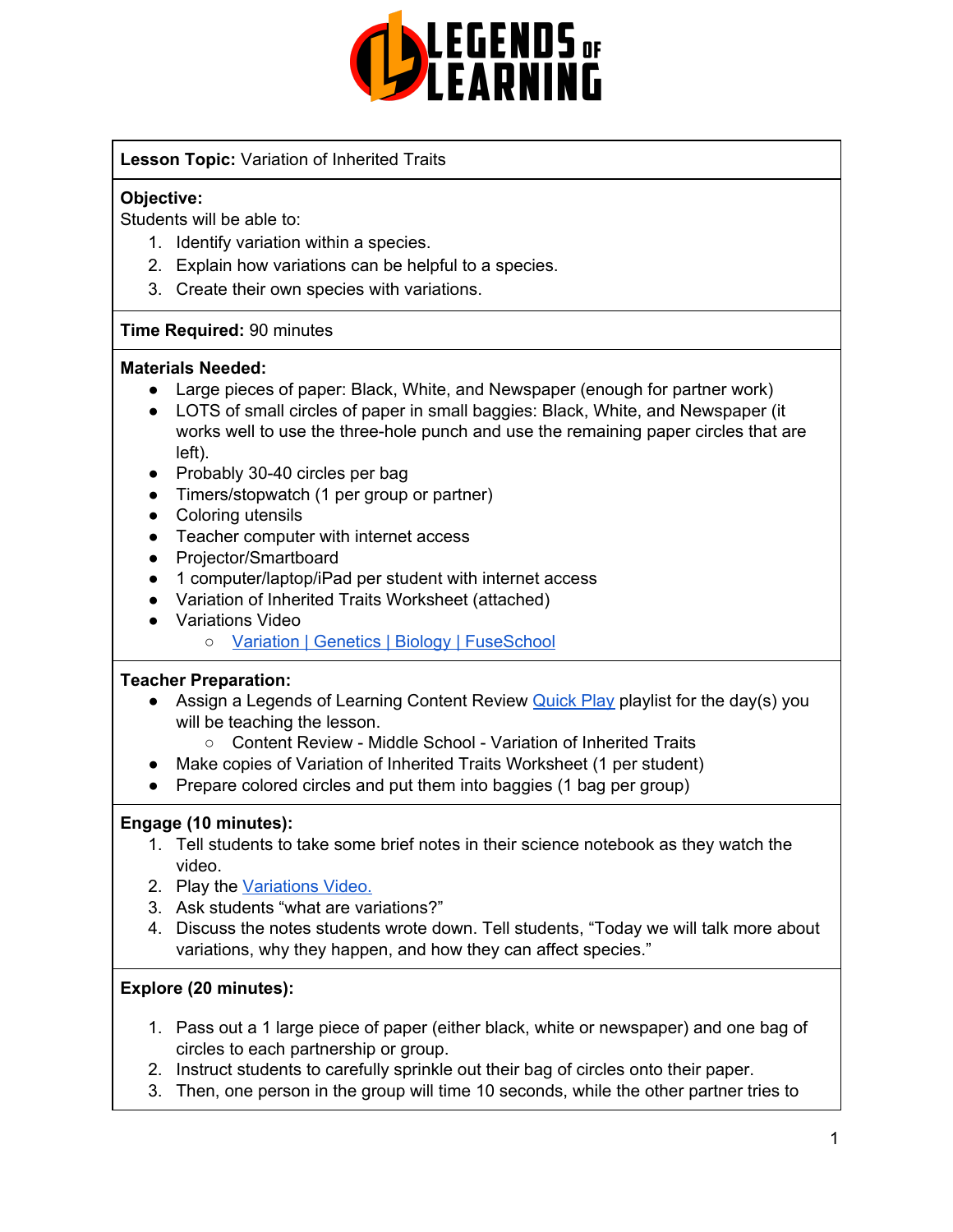

pick up as many circles as possible.

- 4. When the time is up, have the students write down how many of each color circle they picked up (Use the Variation of Inherited Traits handout attached).
- 5. Then, replace the circles by sprinkling them back onto the paper and have the rest of the students in the group take a turn getting timed picking up the circles.
- 6. Have each group sum up how many of each color they were able to collect total.
- 7. On the board, create the following charts:



8. Allow each partnership/group to share their data with the class, writing up how many of each color circle they picked up as a group, according to the color paper they were using. (You could write their data on the board, or you could have each group come up and write their data accordingly)

## **Explain (15 minutes):**

1. After the data is collected, give the students a little time to take a look at the results.

\*The data could skew slightly, but more likely than not, the circle with the same color as the paper will have the fewest amount. If it did not turn out this way, discuss what may have caused the mix up (newspaper may be a different thickness of paper, the newspaper may have color photos that were cut out and used etc).

- 2. When each group is done, make sure all circles make it back in their bags and have a volunteer collect the paper.
- 3. Then, ask a few questions:
	- a. What do you notice about the data?
		- i. Looking at each color paper, which color had the most? Fewest? (Answers will vary, however, the circles with the same color background paper will probably have the fewest. The circle color picked the most will vary between the other two colors).
	- b. Why do you think it turned out this way? (The colored circles with the same colored background paper were camouflaged so they were seen and picked less).
	- c. What does this have to do with animals in the wild? (If an animal is able to blend into its surroundings, it will have a better chance of survival. The opposite is also true, if an animal stands out in an environment it lessens its chance of survival).
- 4. Tell students "If all of these colored circles were part of the same species, they have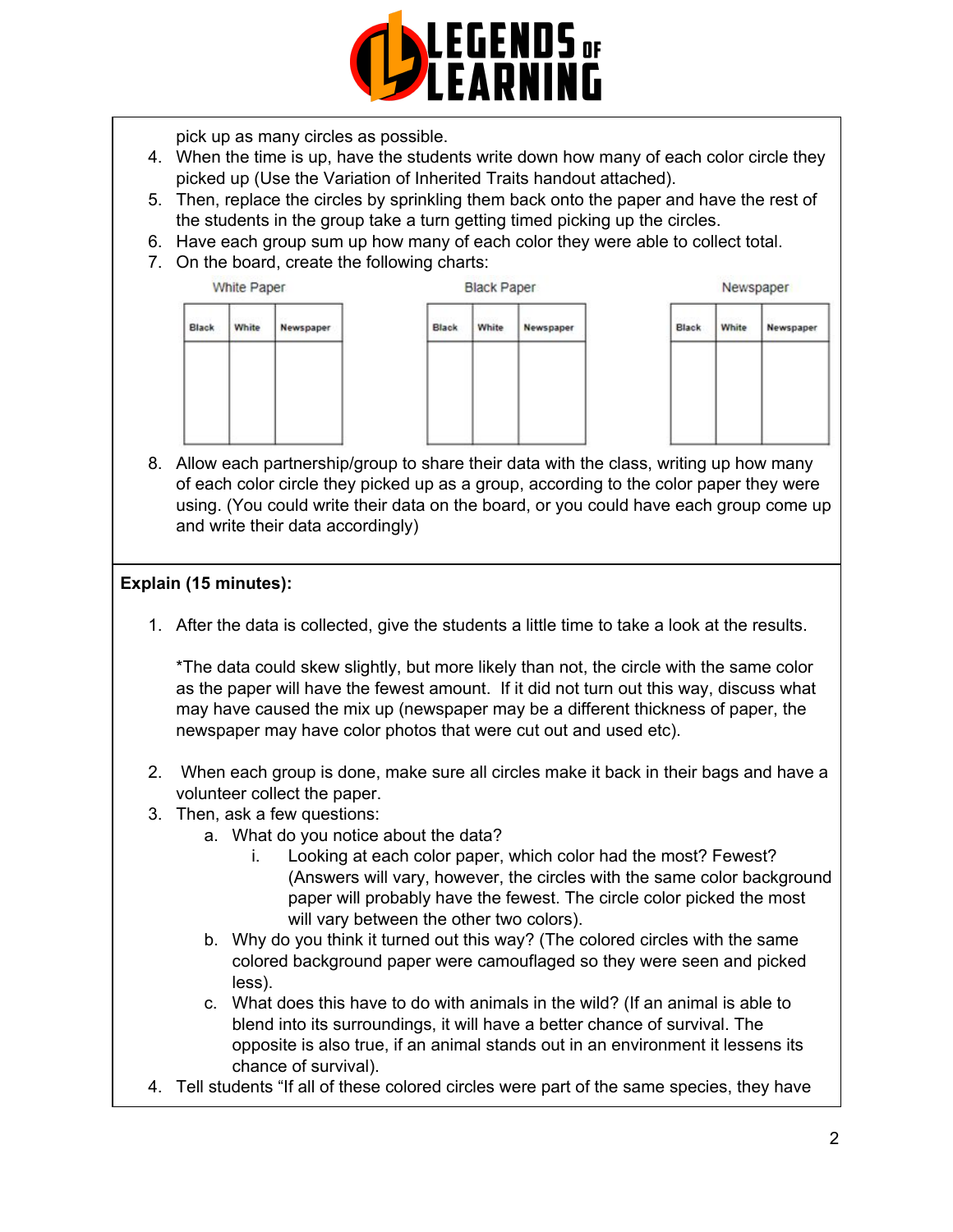

color variations, meaning they have different colors. The type of environment they live in will decide which variation in color is most beneficial."

- 5. Write the following definition on the board:
	- a. Variation differences in characteristics within a population (Have students write this on their handout).
- 6. Tell students "Variation does not have to be fur color. Variation occurs in any of the inherited traits."
- 7. Ask students "Can you think of any other kinds of traits that have variations?" (Answers will vary but may include: eye color, wave of hair, height, nose shape; in animals: claws, tail length, ear shape; in plants: wrinkled or round seeds, height, leaf shape, petal color etc).
	- a. How does variation play a part in this activity? (Within a species, the small differences in traits will help them to adapt to any environment).
	- b. Give me a scenario of how this activity may have played out in the wild (Answers will vary, but could include a brown creature living longer in the summer forest than a white creature living there).

## **Elaborate (35 minutes):**

- 1. Tell students that they are to create a made-up creature along with a conducive environment for that creature.
- 2. They will also have to draw and color 2 other creatures of the same species that have a variation (it should look similar, with minor changes) within the same picture.
- 3. On a white sheet of paper, students must draw and color their pictures.
- 4. On the backside of their picture, the students must include the following information about their creature (it can be a bulleted list, or you can turn this into a more formal writing activity in sentence/paragraph form):
	- What is the creature's name?
	- Where does it live?
	- What does it look like?
	- How does it eat?
	- What are the variations of this species?
- 5. Then, have students share their creatures. This could be done in small groups or one at a time in front of the class.

## **Evaluate (10 minutes):**

- 1. Have your students sign in to Legends of [Learning](https://intercom.help/legends-of-learning/en/articles/2154920-students-joining-a-playlist). Instruct students to complete the Content Review playlist.
- 2. [Analyze](https://intercom.help/legends-of-learning/en/articles/2154918-tracking-student-progress-and-performance) student results to determine what concepts need to be a focus for reteaching.

## **Additional Lesson Strategies:**

● To use Legends for additional instruction, create a [custom](https://intercom.help/legends-of-learning/en/articles/2154910-creating-a-playlist) playlist with an [instructional](https://intercom.help/legends-of-learning/en/articles/3505828-types-of-games) [game](https://intercom.help/legends-of-learning/en/articles/3505828-types-of-games) and pre and post [assessment](https://intercom.help/legends-of-learning/en/articles/2154913-adding-assessments-to-a-playlist).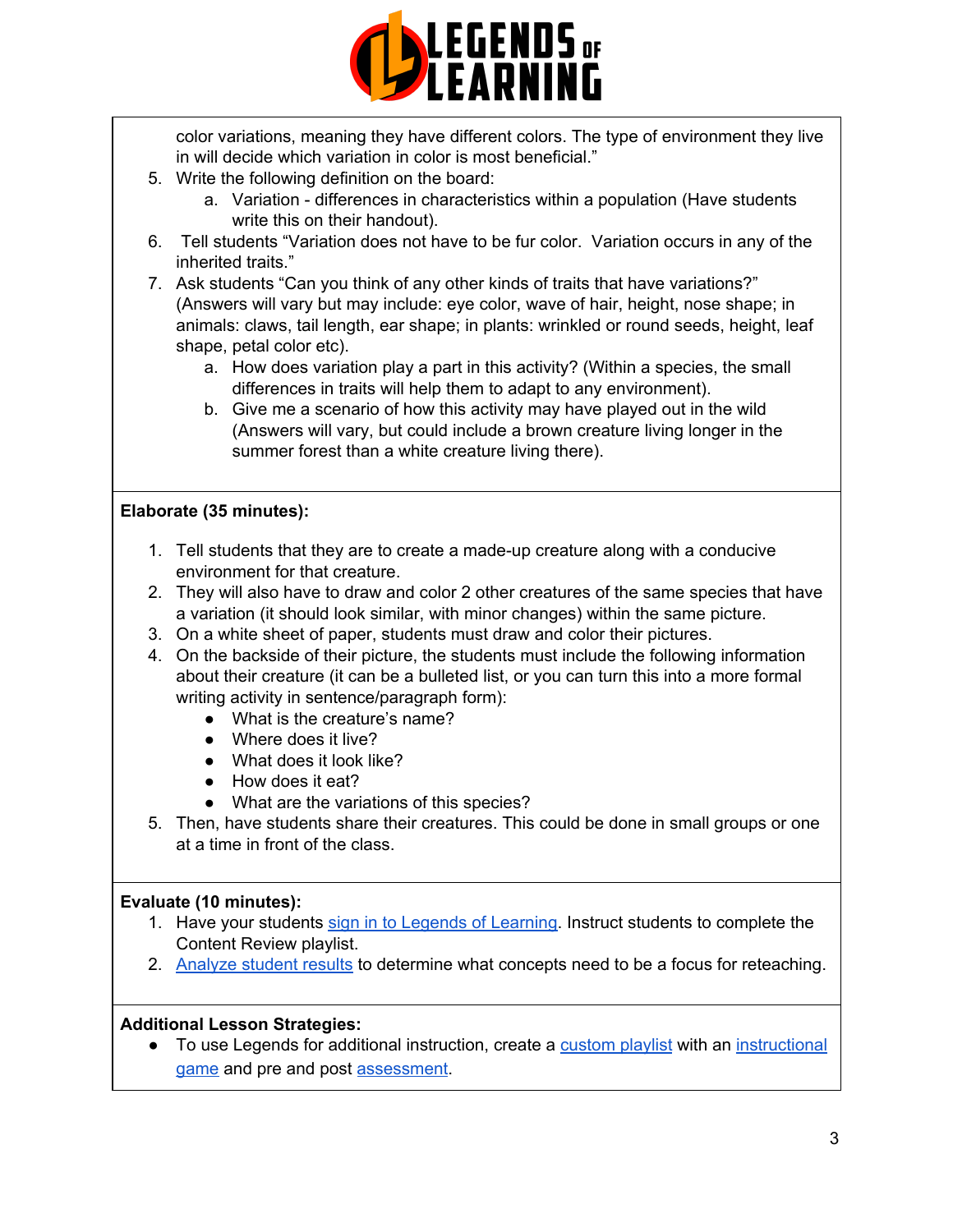

- To use Legends for a quick formative [assessment](https://intercom.help/legends-of-learning/en/articles/2154913-adding-assessments-to-a-playlist), create a 5-question assessment in a [playlist](https://intercom.help/legends-of-learning/en/articles/2154910-creating-a-playlist).
- To use Legends for a student-directed experience, create a [targeted](https://intercom.help/legends-of-learning/en/articles/3340814-targeted-freeplay) freeplay playlist.
- Encourage students to play on their own at home in Legends of Learning: [Awakening](https://intercom.help/legends-of-learning/en/articles/2425490-legends-of-learning-awakening) for a student-driven experience including avatars, battling, and quests all centered around topics they are covering in class.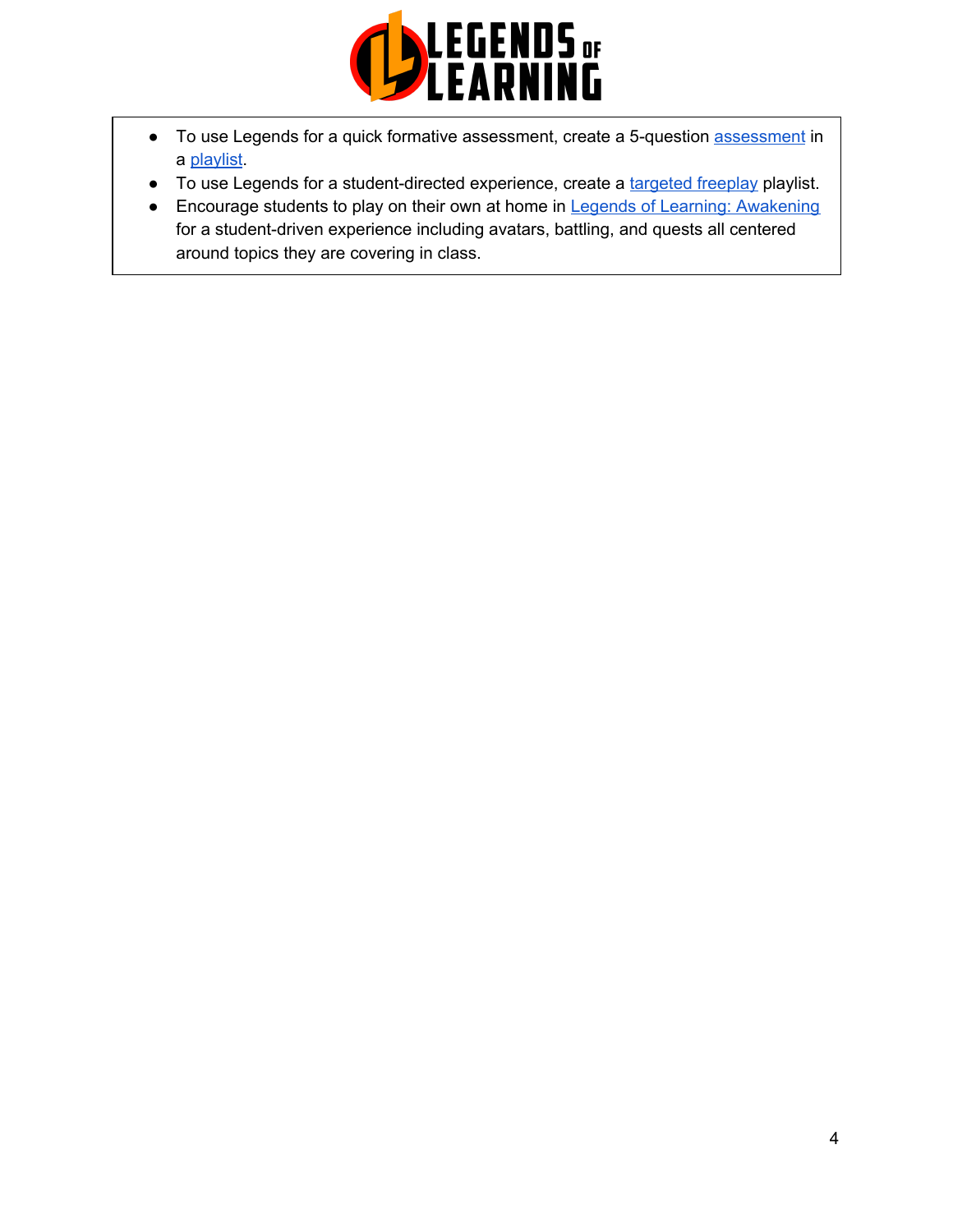

## **Variation of Inherited Traits**

Name:  $\blacksquare$ 

In the table below, record your results.

## **Number of Circles**

| <b>Black   White</b> | <b>Newspaper</b> |
|----------------------|------------------|
|                      |                  |

# **Class Results**

White Paper

Newspaper

| <b>Black</b> | White | Newspaper |  |
|--------------|-------|-----------|--|
|              |       |           |  |
|              |       |           |  |
|              |       |           |  |
|              |       |           |  |
|              |       |           |  |
|              |       |           |  |
|              |       |           |  |

| <b>Black</b> | White | Newspaper |
|--------------|-------|-----------|
|              |       |           |
|              |       |           |
|              |       |           |
|              |       |           |
|              |       |           |
|              |       |           |

| <b>Black</b> | <b>White</b> | Newspaper |
|--------------|--------------|-----------|
|              |              |           |
|              |              |           |
|              |              |           |
|              |              |           |

Variation -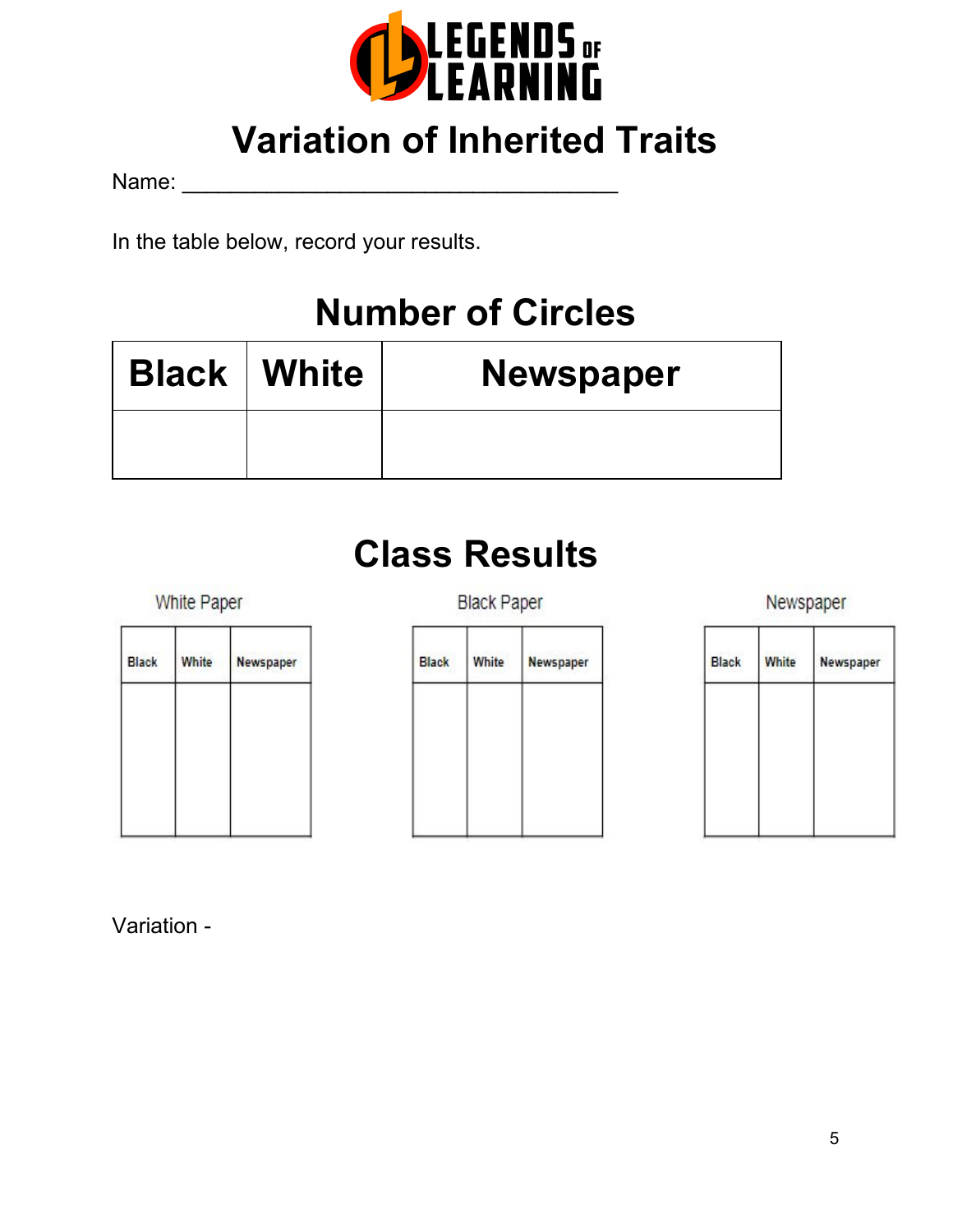

In the space below, draw and color a made-up creature. Then, draw 2 other creatures of the same species with different variations.